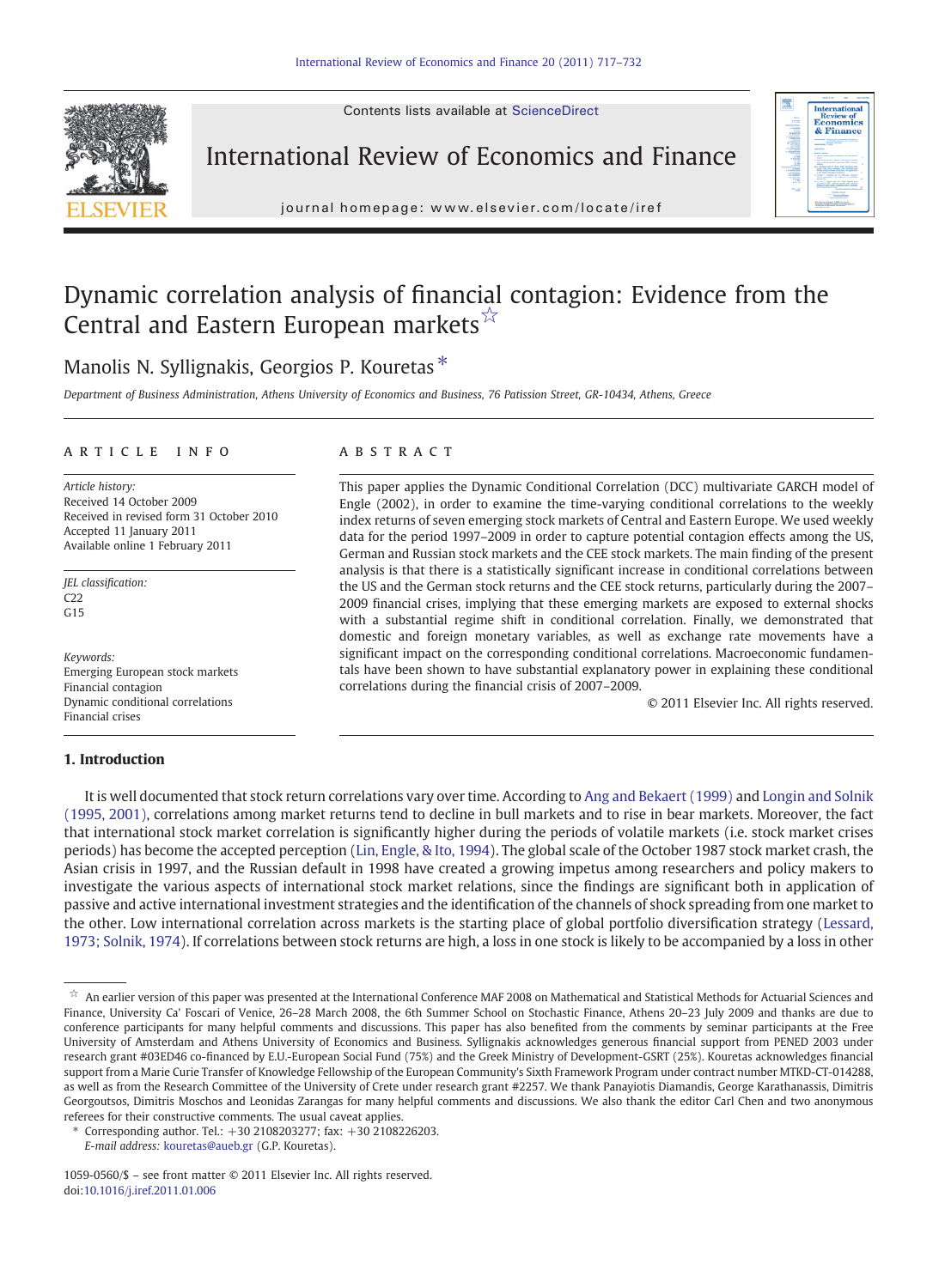stocks as well. Therefore, diversification benefits are greater when the correlation between the stock returns is low. On the other hand, the identification of significantly increased correlation of stock market returns can be regarded as evidence of existence of the contagion effect. $<sup>1</sup>$ </sup>

The main body of the current literature explores the links among the developed stock markets ([Hamao, Masulis, & Ng, 1990;](#page--1-0) [Theodossiou & Lee, 1993; Longin & Solnik, 1995; Meric & Meric, 1997; Goetzmann, Li, & Rouwenhorst, 2001; Cappiello, Engle, &](#page--1-0) [Sheppard, 2006; Kim, Moshirian, & Wu, 2005](#page--1-0)), while some recent studies have extended this line of research to the linkages between the emerging and developed stock markets [\(Bekaert, 1995; Bekaert & Harvey, 1995; Chen, Firth, & Rui, 2002; Yang, 2005;](#page--1-0) [Chiang, Jeon, & Li, 2007; Phylaktis & Ravazzolo, 2005](#page--1-0)). However, even though most of the aforementioned studies have focused on emerging markets in Asia and Latin America, evidence on stock market linkages in the emerging markets in Central and Eastern Europe, remains relatively limited.

[Gelos and Sahay \(2000\)](#page--1-0) investigated the impact of various external crises on Central and Eastern European (CEE) stock markets. They found increased financial market correlation since 1993, particularly around the time of the 1998 Russian crisis. The Hungarian market appeared to be highly affected by that crisis. This finding is consistent with [Schotman and Zalewska \(2006\)](#page--1-0) who documented that the Hungarian market was the most, and the Czech market the least, sensitive to the 1997 Southeast Asian and 1998 Russian crises, a finding that may be explained by the fact that of the three emerging markets discussed in that study the Hungarian market had the highest foreign share ownership level and the Czech market the lowest. Moreover, [Wang and Moore](#page--1-0) [\(2008\)](#page--1-0) documented a higher level of stock market correlation between three emerging CEE markets and the aggregate eurozone market during the period after the Asian and Russian crises and also during the post-entry period to the European Union. Furthermore, [Gilmore and McManus \(2002\)](#page--1-0) examined the short- and long-term relationships between the US stock market and three CEE emerging markets (Hungary, Poland, and Czech Republic) over the 1995–2001 period they found that low short-term correlations between the CEE markets and the US existed, whereas the application of the Johansen cointegration procedure indicated that there is no long-term relationship among them. Additionally, [Scheicher \(2001\)](#page--1-0) found evidence of limited interaction between some of the CEE markets and the major markets for daily stock market volatility.

[Voronkova \(2004\)](#page--1-0) showed the existence of long-run links between the UK, the German, the French and three Central European stock markets (Hungary, Poland, and Czech Republic), using daily data for the period 1993–2002, provided that structural changes are properly accounted for. In a similar vein, [Syriopoulos \(2004, 2007\)](#page--1-0) documented the existence of a long-run relationship between the US, the German and four CEE stock markets (Hungary, Poland, Czech Republic and Slovakia), using Johansen's cointegration methodology over the period between 1997 and 2003, whereas he argues that CEE markets tend to display stronger linkages with their mature counterparts rather than their neighbors. [Lucey and Voronkova \(2008\)](#page--1-0) examined the existence of Russian equity market linkages with several developed stock markets as well as with the equity markets of Hungary, the Czech Republic and Poland before and after the 1998 crisis. They employed alternative cointegration techniques using data up to 2004 and concluded that Russia does not show strong evidence of increased long-run convergence, either with regional or developed markets. However, when they examined the existence of short-run linkages using the DCC–GARCH model, they showed that conditional bivariate correlations have increased in the post-crisis period as compared to the pre-crisis period. Finally, [Syllignakis](#page--1-0) [and Kouretas \(2010\)](#page--1-0) provided evidence that the stock markets of the Central and Eastern European countries are partially integrated with the mature US and German stock markets, since they share a significant common permanent component which drives the system of these stock exchanges in the long-run, with the Estonian market appearing to be segmented. Furthermore, they also argued that the 2007–2009 global financial turmoil had a negative effect on the convergence process.

The issue of contagion among stock markets has come to the surface once again as a result of the financial crisis of 2007–2009. The CEE countries have been hit dramatically by the events that originated in the US sub-prime mortgage market that eventually turned into a credit and financial crisis. Thus, as a result of the 2007–2009 financial crisis, investors in the over borrowed speculative hedge funds and private equity and other institutional investors have withdrawn almost all their investments from the emerging markets and certainly from the CEE stock markets. Facing bankruptcy, these institutional investors moved to liquidate most of their stocks, bonds and currencies from the CEE and other emerging markets and invested instead in safer assets like US government bonds. As a result, the stock markets of the CEE countries lost over 50% of their value between June 2008 and November 2008 while their currencies have been devalued substantially.

Hungary is the country which was hit hardest by the crisis and faced severe economic and financial problems. It had a huge current account deficit and was forced to raise its basic interest rate from 8.5% to 11.5% in an effort to prevent the depreciation of the Hungarian fiorin. However, this intervention policy did not work and its currency continued to depreciate against the euro and the dollar. This fall in value of the domestic currency resulted in a substantial increase in the value of its external debt, forcing Hungary to ask for a 16.5 billion dollar loan from the IMF and another 5 billion euro loan from the ECB in an attempt to ease the severe consequences for its economy. Almost all other CEE economies faced significant problems. Estonia also faced an economic recession whereas the Romanian currency depreciated from May 2008 to November 2008 as a result of the substantial increase in its budget deficit, its current account deficit and its external debt which led to the reduction of its credit ratings by Standard and Poor's and Fitch. Even the currencies of Poland and the Czech Republic, which in the previous years were quite stable, went under substantial pressure due to the capital flight which led to a reduction in their values against the euro.

 $<sup>1</sup>$  [Forbes and Rigobon \(2002\)](#page--1-0) define contagion as significant increases in cross market co-movement, while any continued high degree of market correlation</sup> suggests strong linkages between the two economies and is considered to be interdependent. Therefore, the existence of contagion must involve a dynamic increase in correlation in the aftermath of a crisis event.